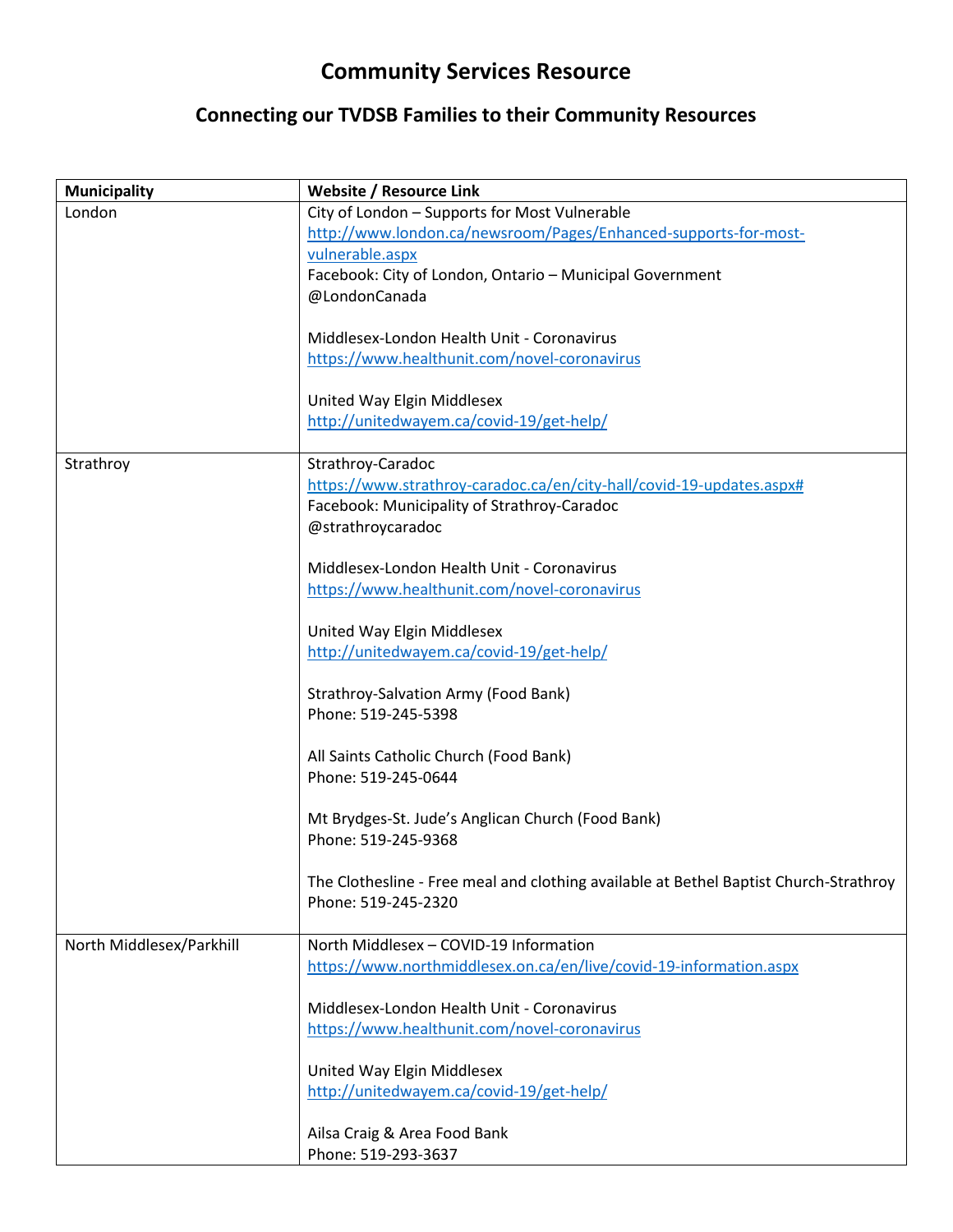| Glencoe & Middlesex Centre    | Southwest Middlesex - Main Website<br>https://southwestmiddlesex.ca/Public/News             |
|-------------------------------|---------------------------------------------------------------------------------------------|
|                               | Middlesex-London Health Unit - Coronavirus<br>https://www.healthunit.com/novel-coronavirus  |
|                               | United Way Elgin Middlesex<br>http://unitedwayem.ca/covid-19/get-help/                      |
|                               | Glencoe-St. Vincent de Paul - Wardsville, Newbury and Area Food Bank<br>Phone: 519-287-3500 |
|                               | Mt Brydges-St. Jude's Anglican church<br>Phone: 519-245-9368                                |
| <b>Oneida Nation</b>          | Facebook: Oneida Nation of the Thames Administration                                        |
|                               | @OneidaNationoftheThamesAdministration                                                      |
|                               | https://www.facebook.com/OneidaNationoftheThamesAdministration/                             |
|                               |                                                                                             |
|                               | Middlesex-London Health Unit - Coronavirus<br>https://www.healthunit.com/novel-coronavirus  |
|                               |                                                                                             |
|                               | United Way Elgin Middlesex                                                                  |
|                               | http://unitedwayem.ca/covid-19/get-help/                                                    |
|                               | Radio: The Eagle 89.5                                                                       |
| Chippewa Nation               | Facebook: Chippewa Nation                                                                   |
|                               | @OfficialCottfn                                                                             |
|                               | https://www.facebook.com/OfficialCottfn/                                                    |
|                               | Middlesex-London Health Unit - Coronavirus                                                  |
|                               | https://www.healthunit.com/novel-coronavirus                                                |
|                               |                                                                                             |
|                               | United Way Elgin Middlesex                                                                  |
|                               | http://unitedwayem.ca/covid-19/get-help/                                                    |
| <b>Munsee-Delaware Nation</b> | Facebook: Munsee-Delaware Nation                                                            |
|                               | https://www.facebook.com/Munsee-Delaware-Nation-741672379219743/                            |
|                               |                                                                                             |
|                               | Middlesex-London Health Unit - Coronavirus                                                  |
|                               | https://www.healthunit.com/novel-coronavirus                                                |
|                               | United Way Elgin Middlesex                                                                  |
|                               | http://unitedwayem.ca/covid-19/get-help/                                                    |
| St. Thomas & Central Elgin    | Municipality of Central Elgin - COVID-19                                                    |
|                               | https://www.centralelgin.org/en/municipal-office/covid-19.aspx                              |
|                               |                                                                                             |
|                               | YWCA St. Thomas-Elgin - Community Resources                                                 |
|                               | https://www.ywcaste.ca/community-resources/                                                 |
|                               |                                                                                             |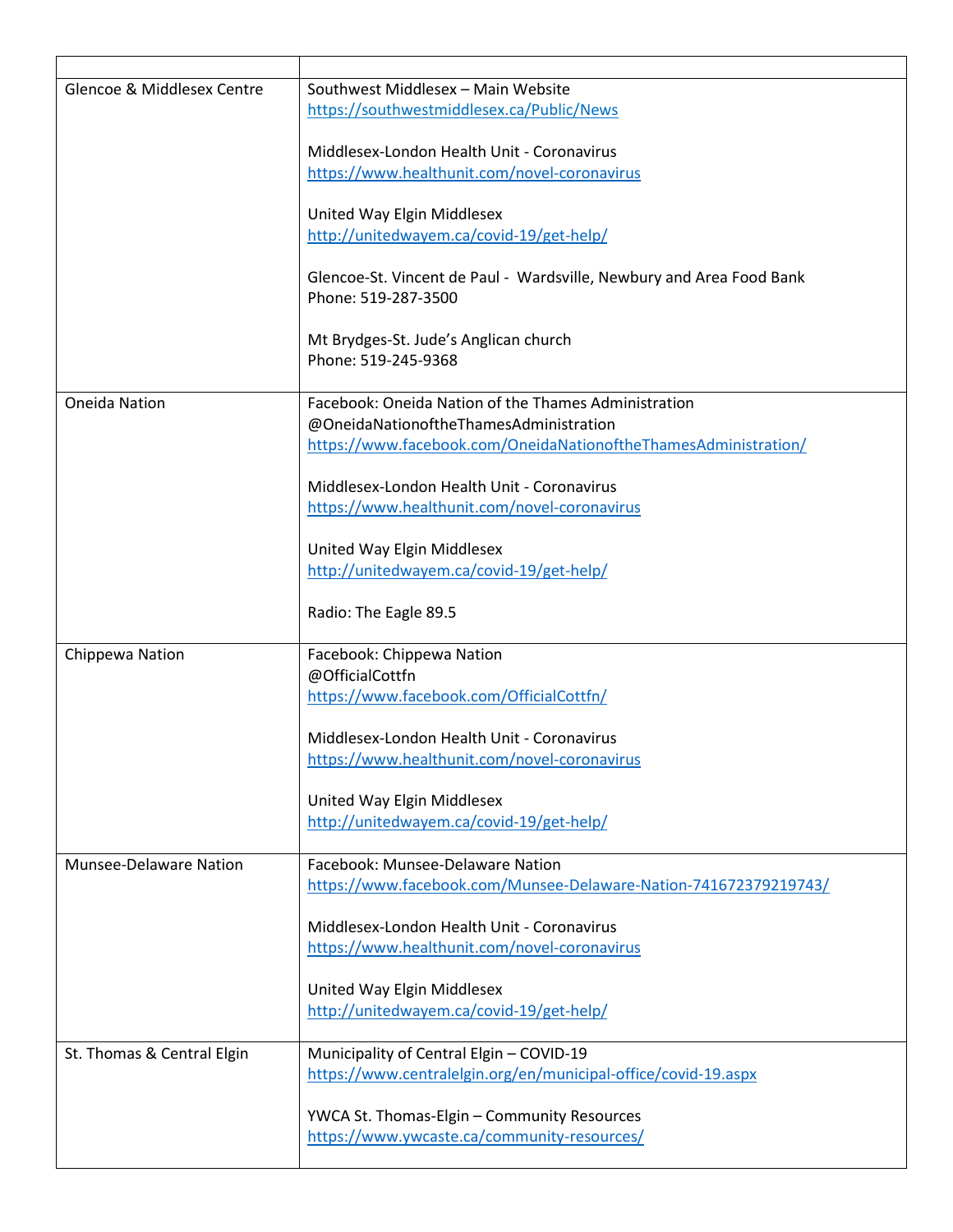|                   | Thehealthline.ca                                                                   |
|-------------------|------------------------------------------------------------------------------------|
|                   | A website for Ontario patients, doctors, and health care providers to get accurate |
|                   | and up-to-date information about health services in their communities.             |
|                   | https://www.southwesthealthline.ca/index.aspx                                      |
|                   |                                                                                    |
|                   | The Grace Café - A Street Mission                                                  |
|                   | http://www.thegracecafe.ca/                                                        |
|                   |                                                                                    |
|                   | St. Thomas Elgin Food Bank                                                         |
|                   | http://stthomaselginfoodbank.org/                                                  |
|                   | Phone: 519-633-5308 / stthomaselginfoodbank@gmail.com                              |
|                   |                                                                                    |
|                   | Southwestern Public Health - Community Update: Novel Coronavirus (COVID-19)        |
|                   | https://www.swpublichealth.ca/content/community-update-novel-coronavirus-          |
|                   | covid-19                                                                           |
|                   |                                                                                    |
|                   | United Way Elgin Middlesex                                                         |
|                   | http://unitedwayem.ca/covid-19/get-help/                                           |
|                   |                                                                                    |
| <b>West Lorne</b> | Municipality of West Elgin - COVID-19                                              |
|                   | http://www.westelgin.net/covid-19                                                  |
|                   | Phone: 519-785-0560                                                                |
|                   |                                                                                    |
|                   | Southwestern Public Health - Community Update: Novel Coronavirus (COVID-19)        |
|                   | https://www.swpublichealth.ca/content/community-update-novel-coronavirus-          |
|                   | covid-19                                                                           |
|                   |                                                                                    |
|                   |                                                                                    |
|                   | United Way Elgin Middlesex                                                         |
|                   | http://unitedwayem.ca/covid-19/get-help/                                           |
|                   |                                                                                    |
| Aylmer            |                                                                                    |
|                   | Southwestern Public Health - Community Update: Novel Coronavirus (COVID-19)        |
|                   | https://www.swpublichealth.ca/content/community-update-novel-coronavirus-          |
|                   | $covid-19$                                                                         |
|                   |                                                                                    |
|                   | Thehealthline.ca                                                                   |
|                   | A website for Ontario patients, doctors, and health care providers to get accurate |
|                   | and up-to-date information about health services in their communities.             |
|                   | https://www.southwesthealthline.ca/index.aspx                                      |
|                   |                                                                                    |
|                   | United Way Elgin Middlesex                                                         |
|                   | http://unitedwayem.ca/covid-19/get-help/                                           |
|                   |                                                                                    |
|                   | Corner Cupboard Food Bank                                                          |
|                   | TUESDAYS 9am - 12pm & 3pm - 5pm                                                    |
|                   | 29 John St. N, Aylmer                                                              |
|                   | *accepting food donations during same hours                                        |
|                   |                                                                                    |
| Tillsonburg       | Town of Tillsonburg - Novel Coronavirus                                            |
|                   | https://www.tillsonburg.ca/en/town-hall/novel-conoravirus-covid-19-                |
|                   | information.aspx                                                                   |
|                   | Oxford County - Emergency Food Services                                            |